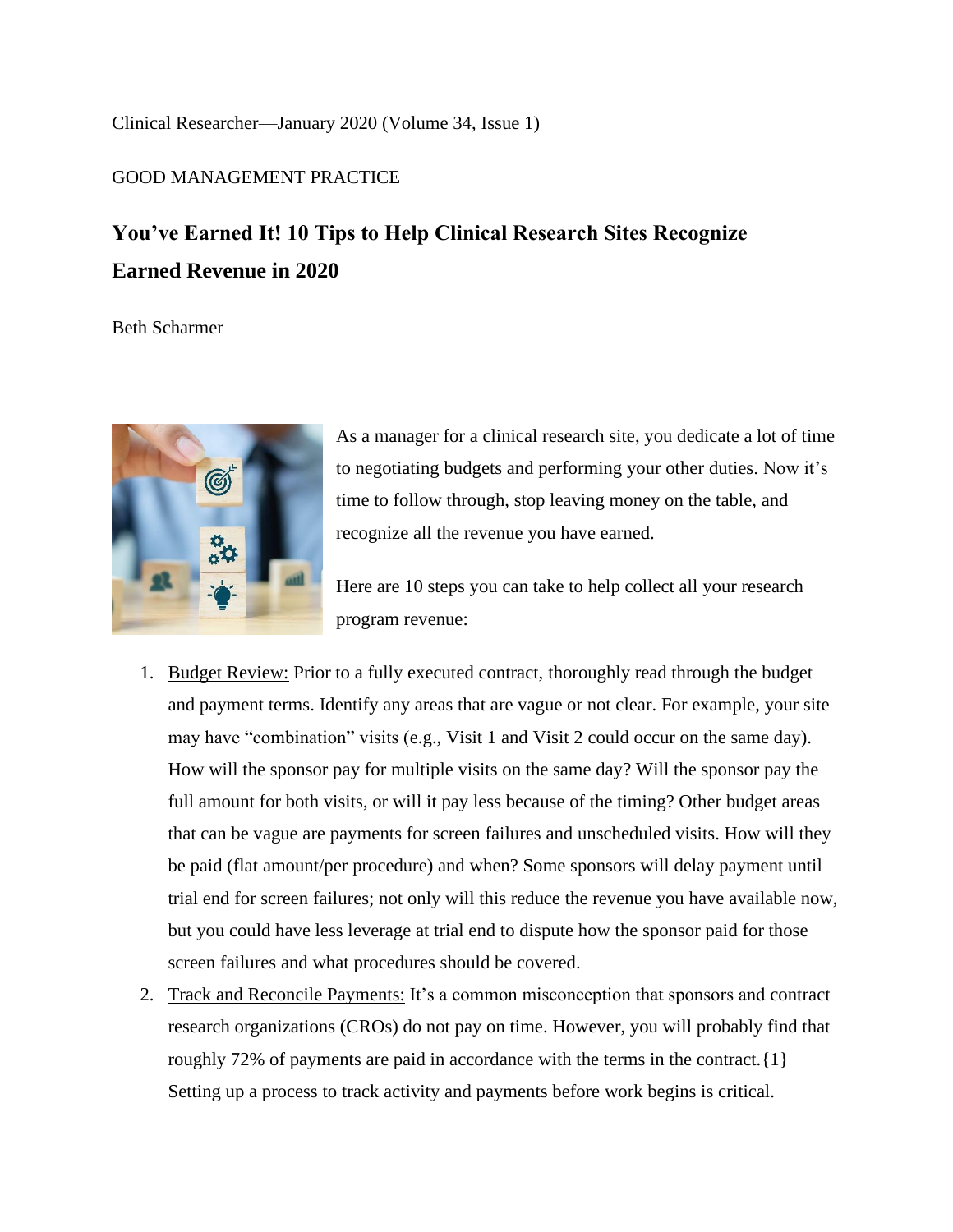Frequently, patient visit payments are made upon monitored data (no invoice required). This leads many sites to put off tracking and reconciling these payments. Do not fall into this trap—you will be scrambling at the end to reconcile a mountain of data. It also may be too late to receive sponsor payments on any discrepancies found at that point. The process should include tracking every item on the budget, along with its cost, patient activity, any non-patient activity you should be compensated for (audit fees, dry ice, etc.), invoices, and payments. Additionally, be sure to include periodic audits of your site's receivables management performance.

- 3. Stay Organized: Keep all finance-related matters in one place. Establish a "research only" lock box or another way of isolating study payments so that co-mingling of funds between business operations and/or departments is minimized. Create a reconciliation report for every study for tracking purposes. Scan copies of invoices, checks, etc., and store them on a computer in dedicated folders. Use a consistent naming convention for those files so that everything can be found quickly and easily. For example, keep all scanned checks along with payment details for those checks in one folder with the file name containing the check date, amount, payor, etc., so your team can quickly find a copy of any prior check. It is important to have check details stored and easily accessible along with the checks; a copy of the check is of little use if you do not know what it covers.
- 4. Assign Resources: Entrust the receivables management process to a study coordinator who is responsible for entering/managing/reporting activity to your finance team. Identify someone on your team who likes working with data and numbers. Assign collections to someone on your team dedicated to following through until payments come in. Have a collections schedule in place for that resource, and establish an escalation process for use when payments are delayed and/or there are disagreements regarding amounts paid.
- 5. Be Aware of Billable Items: Patient visit payments often are automatically paid (no invoice required); however, this is not always the case. Frequently, there are items that require invoices to be submitted, and those can vary greatly from study to study. Carefully review the budget and identify items that require invoices; ensure that a dedicated resource on your team is notifying your financial person that these items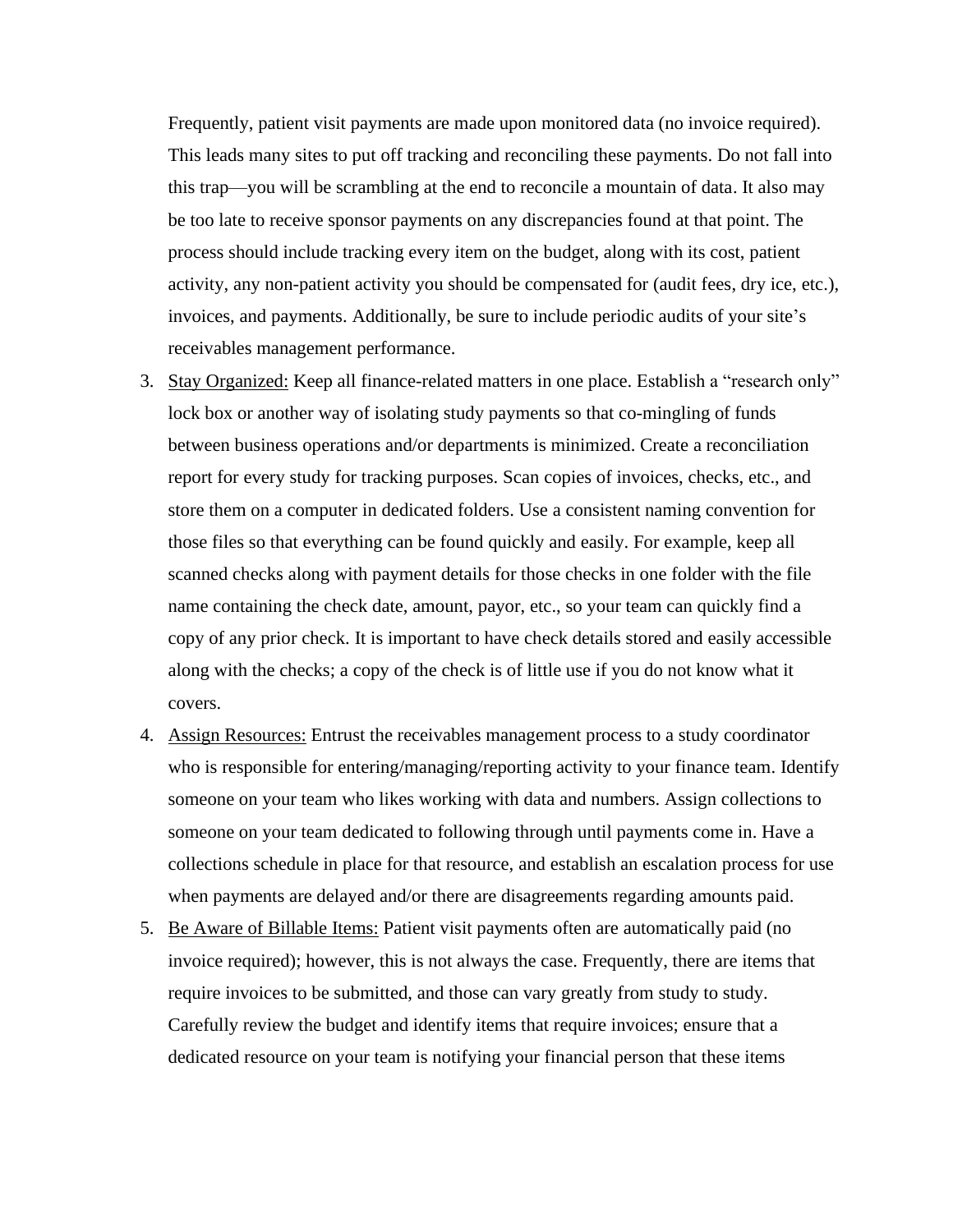occurred so they can promptly submit an invoice for them. Once you receive payment for billable items, ensure it is accurate.

- 6. Review Invoice Requirements: Be aware of each CRO's/sponsor's invoicing requirements; some of them are very specific. If your invoices do not match their requirements exactly, some sponsors/CROs will simply reject your invoice without even notifying you. Don't be surprised if approximately 33% of invoices need to be resubmitted.{1} Even if you re-submit the invoice (which will cost your staff additional time and effort), you may have to wait until the next payment cycle for the sponsor to review it again. Set up an invoicing template right away that includes all necessary formatting/information in your accounting software or alternatively in Excel/Word if you do not have specific software.
- 7. Communication: Good communication is critical between finance staff and coordinators who enter the data. The finance staff will not know to invoice for serious adverse events, unscheduled visits, etc., if they are not informed when those events occur. This goes back to having a system in place for communicating all events that are reimbursable.
- 8. Push Back: You can generally expect that only about 70% of all payments will be paid correctly.{1} Even with well-negotiated budget and payment terms, there can still be items for which payment is unclear. If a sponsor declines to pay for something that you should be compensated for, or you feel it is under-compensating your site in some way, push back. It does not hurt to ask, and many times you will find that the sponsor is willing to be flexible for high-performing sites that make reasonable requests.
- 9. Escalate: If you push back and the request is still denied, bring in a senior-level manager; sometimes an extra push from management can help sponsors re-consider.
- 10. Final Audit: At the end of a study, have specific staff members assigned to perform a final audit in order to ensure that all costs have been captured. Often, studies come to an end and sites simply forget to invoice for close-out/archiving or don't follow up on withheld payments. This seemingly small oversight can result in thousands of dollars not being collected.